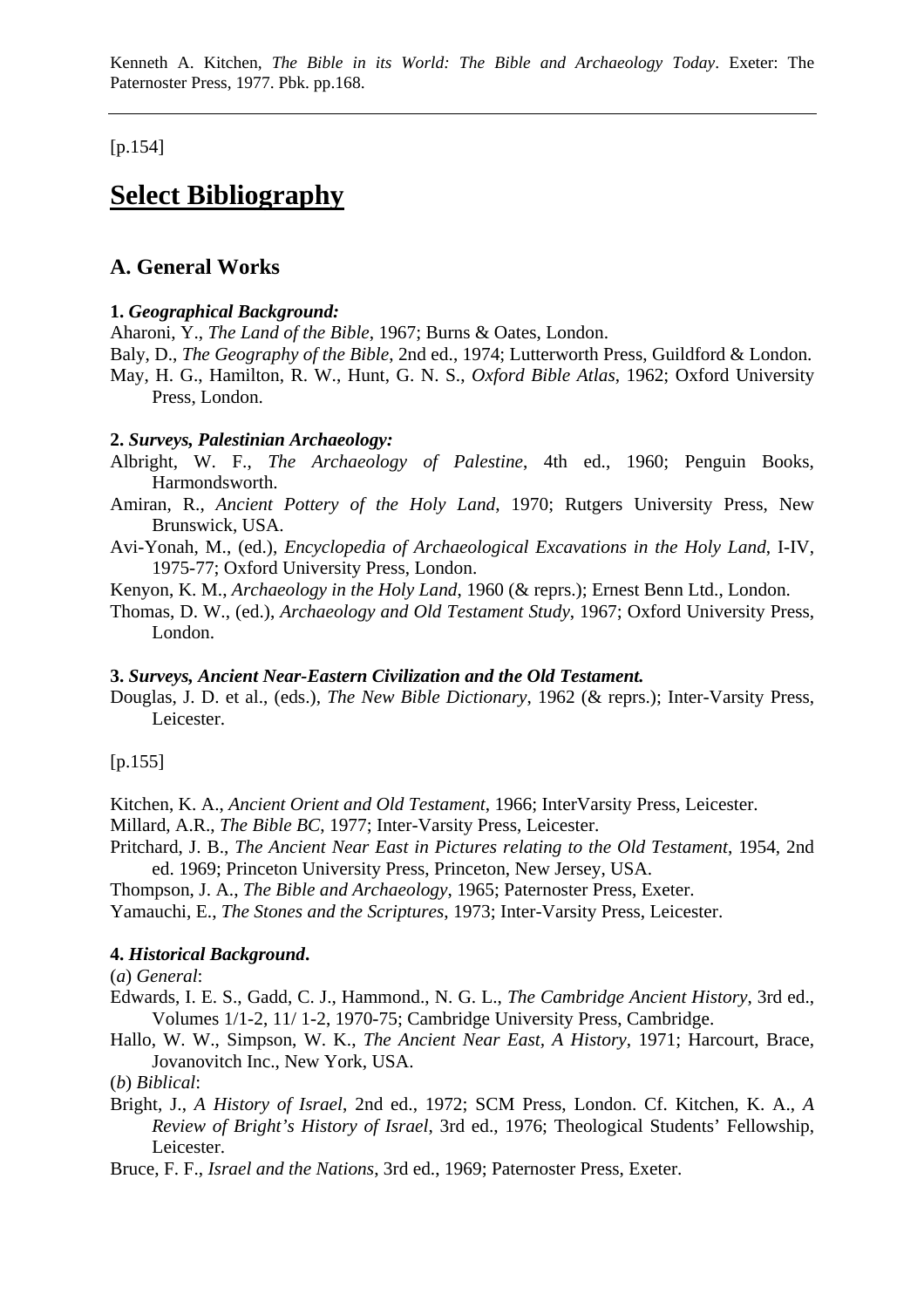Wiseman, D. J., (ed.), *Peoples of Old Testament Times*, 1973; Oxford University Press, London.

#### **5.** *Collections of Translated Texts***:**

- Breasted, J. H., *Ancient Records of Egypt, I-V*, 1906-7; Chicago University Press, Chicago, USA.
- Grayson, A. K., *Assyrian Royal Inscriptions, I-II*, 1972, 1976; Harrassowitz, Wiesbaden, Germany.
- Lichtheim, M., *Ancient Egyptian Literature, I-II*, 1973-76; University of California Press, Berkeley & Los Angeles, USA.
- Luckenbill, D.D., *Ancient Records of Assyria and Babylonia*, I-II, 1926; Chicago University Press, Chicago, USA.
- Pritchard, J. B., (ed.), *Ancient Near Eastern Texts relating to the Old Testament*, 1950, 2nd ed. 1955, 3rd ed. 1969. *Supplement*, 1968; Princeton University Press, New Jersey, USA.
- Cf. handy abridgements from Pictures ... and Texts..., hardback and paperback:
- Pritchard, J. B. (ed.), *The Ancient Near East, I, II*, 1958-75; Princeton University Press, New Jersey, USA.

#### $[p.156]$

Thomas, D. W., *Documents of Old Testament Times*, 1958 (& reprs.); Nelson, London.

## *B. BASIC STUDIES ON EBLA*

- Matthiae, *BA-39* = Matthiae, P., 'Ebla in the Late Early Syrian Period: the Royal Palace and the State Archives', *Biblical Archaeologist* 39/3 (Sept. 1976), pp. 94-113.
- Pettinato, *BA-39* = Pettinato, G., 'The Royal Archives of Tell Mardikh-Ebla', *Biblical Archaeologist* 39/2 (May 1976), pp. 44-52.
- Matthiae, *CRAIBL-76* = Matthiae, P., 'Ebla à l'Epoque d'Akkad: archeologie et histoire', *Comptes rendus de 1'Académie des inscriptions et belles-lettres*, Avril-Juin 1976, pp. 190-215.
- Matthiae, *OR-44* = Matthiae, P., 'Ebla nel periodo delle dinastie amorree e della dinastia di Akkad: Scoperte archeologiche recenti a Tell Mardikh', *Orientalia NS* 44 (1975), pp. 337-360.
- [To appear in English as: Matthiae, P., 'Ebla in the Period of the Amorite Dynasty and the Dynasty of Agade: Recent Archaeological Discoveries of Tell Mardikh', being *Monographs on the Ancient Near East*, Vol 1/5 (1977); Undena Publications, Malibu, California, USA]
- Pettinato, *OR-44* = Pettinato, G., 'Tests cuneiformi del 3. millennio in paleo-cananeo rinvenuti nella campagna 1974 a Tell Mardikh = Ebla', *Orientalia NS* 44 (1975), pp. 361-374.
- [To appear in English as: Pettinato, G., 'Cuneiform Texts of the 3rd Millennium in Old-Canaanite from the 1974 Season at Tell Mardikh=Ebla', being *Monographs on the Ancient Near East*, Vol. 1/6 (1977); Undena Publications, Malibu, California, USA.]
- Pettinato/Matthiae, *RSO-50* = Pettinato, G., Matthiae, P., 'Aspetti amministrativi e topografici di Ebla nel III millennio Av. Cr.', *Rivista degli Studs Orientals* 50 (1976), pp. 1-30.
- Pettinato, *RLA-V* = Pettinato, G., Matthiae, P., 'Ibla', in Edzard, D. O., *et al*. (eds.), *Reallexikon der Assyriologie and vorderasiatischen Archäologie*, V/1-2 (1976), pp. 9- 20, with lists of pre-1974 publications of the dig; W. de Gruyter, Berlin/New York.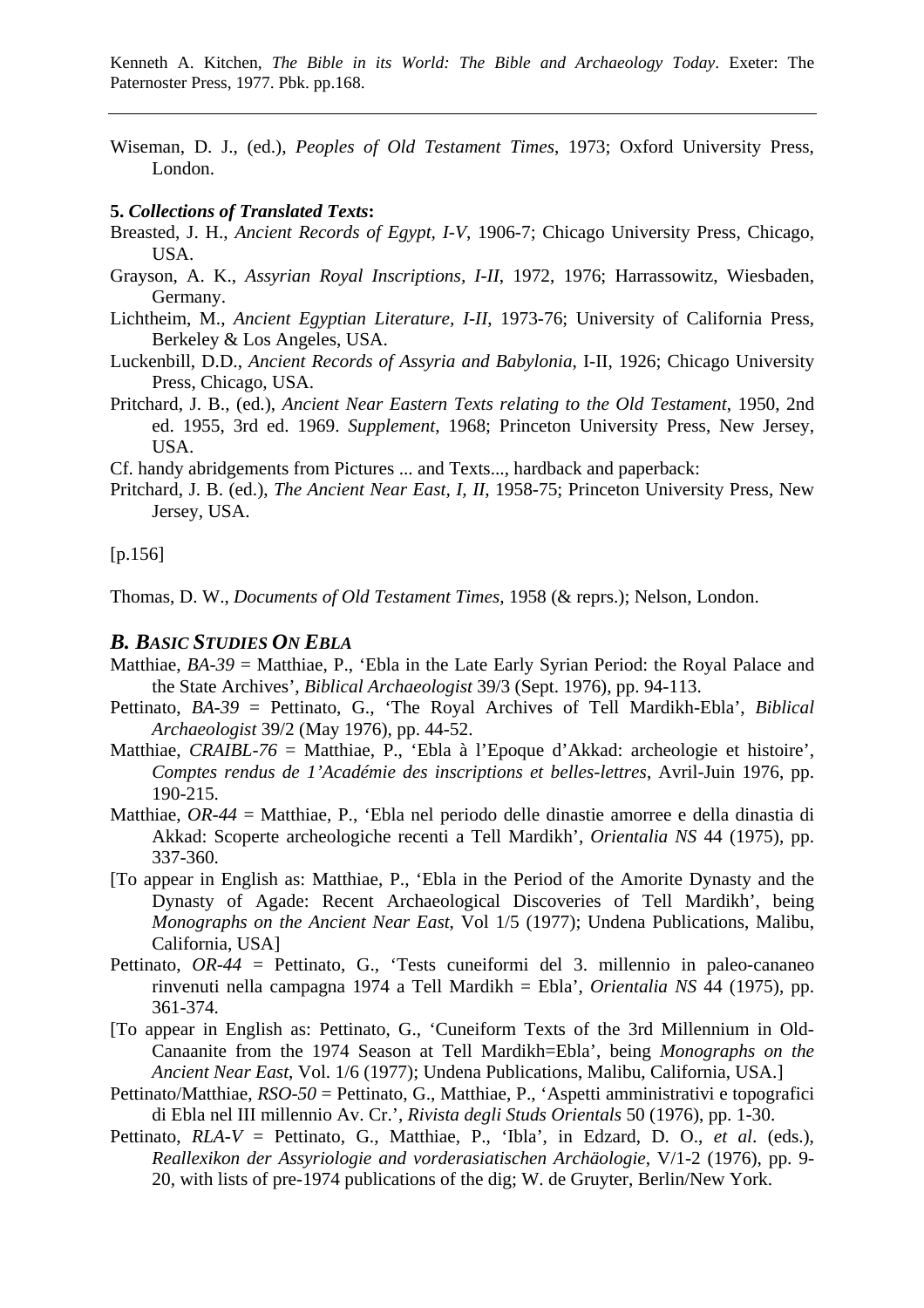- de Maigret, A., 'Due punte di lancia iscritte da Tell Mardikh-Ebla', *Rivista degli Studs Orientals* 50 (1976), pp. 31-41.
- (A series of technical studies by both Matthiae and Pettinato, in Italian, French, German and English is due to appear in such specialised periodicals as *Oriens Antiquus, Archiv für Orientforschung, and Revue d'Assyriologie).*

[p.157]

# *C. SUPPLEMENT TO OTHER PERIODS AND TOPICS*

#### **1.** *Archaeological Methods:* **(cf. Chapter 1):**

Franken, H. J., and Franken-Battershill, C. A., *A Primer of Old Testament Archaeology*, 1963; E. J. Brill, Leiden.

Kenyon, K. M., *Beginning in Archaeology*, 1952 (& reprs.); Phoenix House Ltd., London. Lloyd, S., *Mounds of the Near East*, 1963; Edinburgh University Press.

### **2.** *Archaeology of Early Near East:* **(cf. Chapter 2):**

Oates, D. & J., *The Rise of Civilization*, 1976; Elsevier-Phaidon, Oxford/London. Postgate, J. N., *The First Empires*, 1977; Elsevier-Phaidon, Oxford/London. Mellaart, J., *The Neolithic of the Near East*, 1975; Thames & Hudson, London. Ruffle, J., *Heritage of the Pharaohs*, 1977; Elsevier-Phaidon, Oxford/London.

#### **3.** *First Half of 1st Millennium BC:* **(cf. Chapters 6-8):**

- Avi-Yonah, M., *The Holy Land from the Persian to the Arab Conquest*, 1966; Baker Book House, Grand Rapids, Michigan, USA.
- Gray, J., *Archaeology and the Old Testament World*, 1962; Nelson, London.
- Kenyon, K. M., *Digging up Jerusalem*, 1974; Ernest Benn Ltd., London.
- Kenyon, K. M., *Royal Cities of the Old Testament*, 1971; Barrie & Jenkins, London.
- Kitchen, K. A., *The Third Intermediate Period in Egypt (1100-650 BC)*, 1972 [misprinted as 1973]; Aris & Phillips Warminster.
- Yadin, Y., *Hazor, the Rediscovery of a Great Citadel of the Bible*, 1975; Weidenfeld & Nicholson, London.

Yadin, Y., *Hazor* (*The Schweich Lectures*, 1970), 1972; Oxford University Press, London.

#### **4.** *Intertestamental (Dead Sea Scrolls) and New Testament Periods:* **(Chapter 9):**

- Bruce, F. F., *The New Testament Documents, are they Reliable?*, 1960, 5th ed.; Inter-Varsity Press, Leicester.
- Bruce, F. F. *Second Thoughts on the Dead Sea Scrolls*, 3rd ed., 1969; Paternoster Press, Exeter. [http://www.biblicalstudies.org.uk/book\_dss\_bruce.html]

[p.158]

- Burrows, M., *The Dead Sea Scrolls*, 1956; *More Light on the Dead Sea Scrolls*, 1958; Secker & Warburg, London.
- Cross, F. M., *The Ancient Library of Qumran and Modern Biblical Studies*, 1958; Duckworths, London.
- Finegan, J., *Archaeology of the New Testament*, 1969; Princeton University Press, New Jersey, USA.